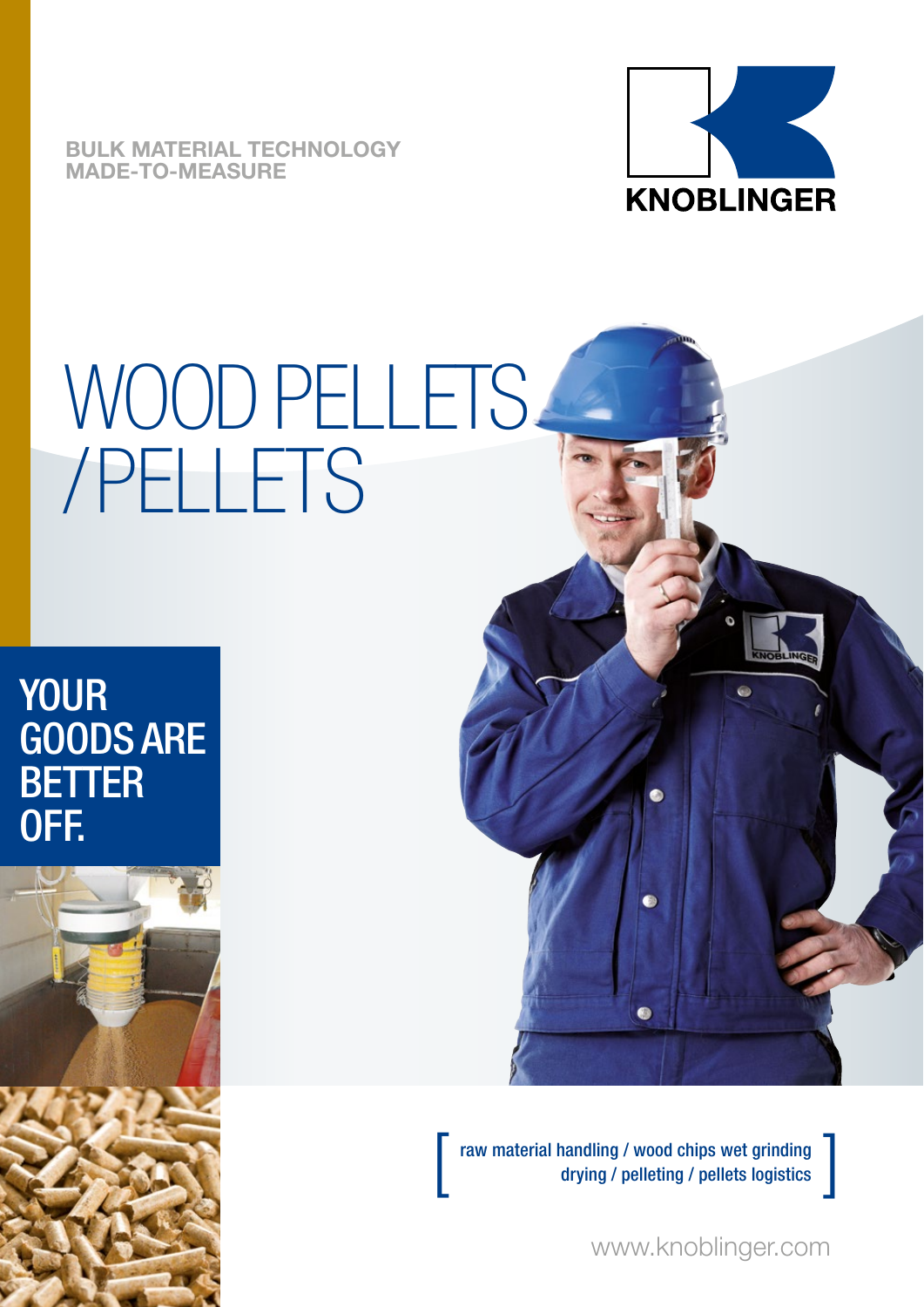### [ pelleting. ]

# CUSTOMIZED PELLETING. //BETTER TECHNICS.



#### **Decades of Competence.**

For more than 30 years we have been focusing on conveyor technology for wood waste and biomass. Our renowned and satisfied customers can be found all over Europe and Asia. In addition to complete systems, we also supply components for a variety of bulk materials that must be transported, stored, processed or prepared.

- **// Complete wood pelletising systems**
- **// Fuel or biomass handling**
- **// Pellet storage technology**
- **// Grain and feedstuffs technology**
- **// Raw materials receiving technology**
- **// Loading and handling systems**



**2**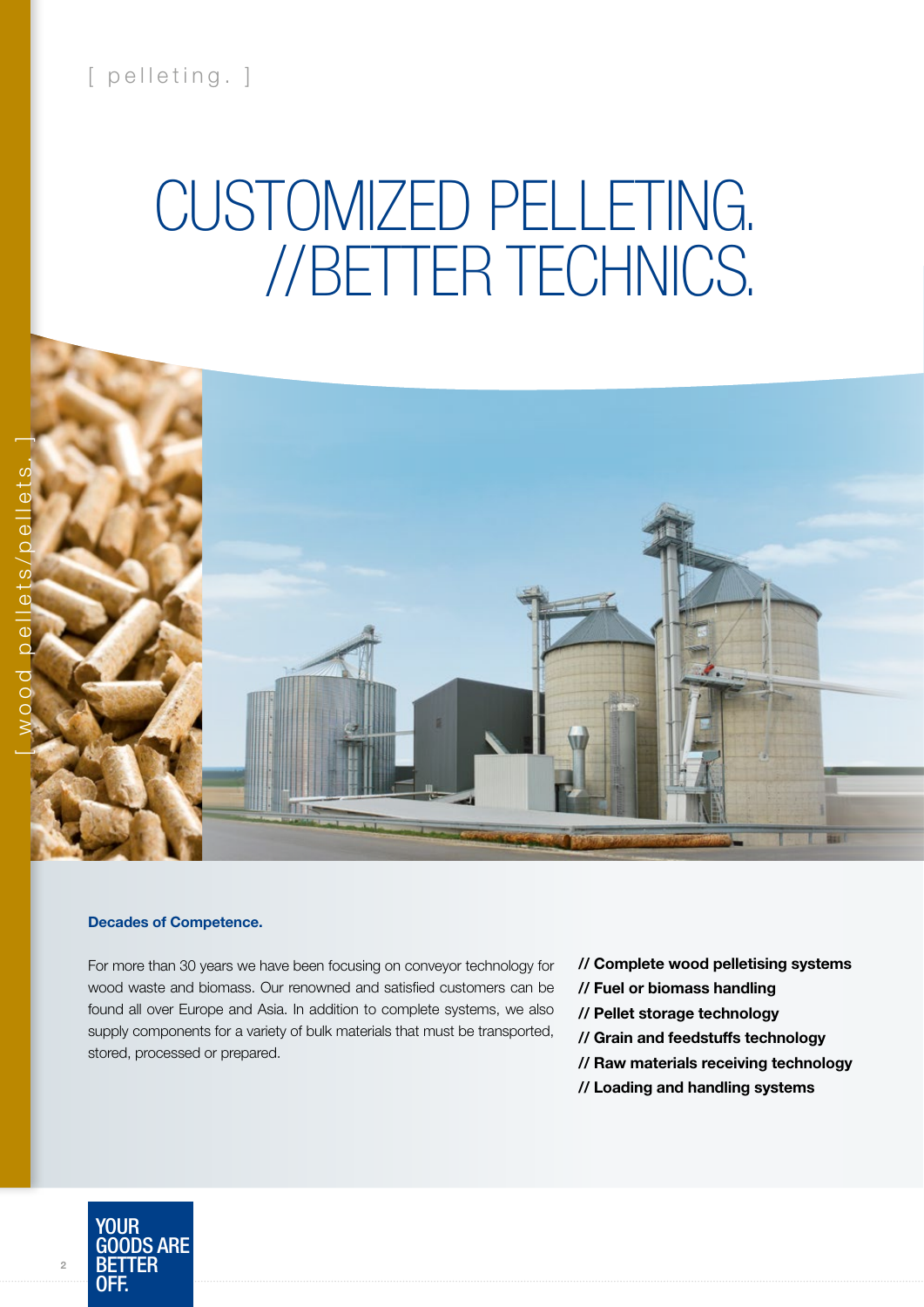

### More than **40 systems realised 3.5 million annual tons** installed

production capacity.



**// PELLETING // PELLETS LOGISTICS**

**PELLETS-LOGISTIK**



### **Complete wood pelletising systems from planning to service.**

For more than 20 years we have been setting up complete wood pelletising systems in sizes ranging from 1 to 40 tons hourly demand. These systems can not only process sawmill residues, sawdust and wood chips, they can also handle energy woods such as softwood, short rotation wood, etc. Biomass such as straw, corncobs, fruit skins can also be pelletised.

Our services include consulting, planning and construction as well as the manufacture, installation and care and servicing of the system.